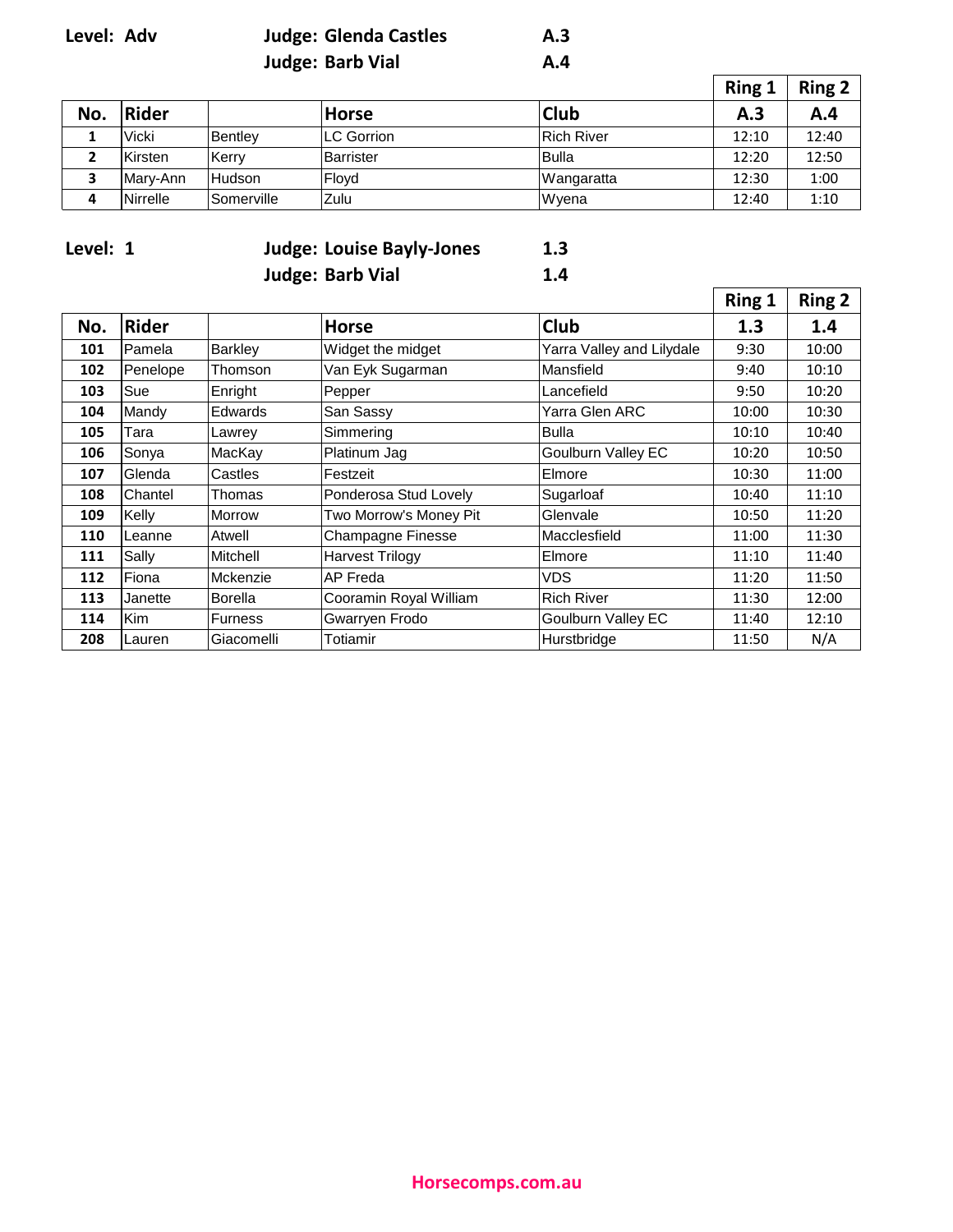| Level: |  |
|--------|--|
|        |  |

| Level: 2 | <b>Judge: Michele Fox</b>      | 2.3 |
|----------|--------------------------------|-----|
|          | <b>Judge: Veronica Steward</b> | 2.4 |

| . . | ۰.<br>- |  |
|-----|---------|--|
|     |         |  |

|       |              |               |                           |                           | <b>Ring 5</b> | Ring 6 |
|-------|--------------|---------------|---------------------------|---------------------------|---------------|--------|
| No.   | <b>Rider</b> |               | <b>Horse</b>              | <b>Club</b>               | 2.3           | 2.4    |
| 201   | Kylie        | Morrison      | <b>SWS Reverence</b>      | <b>Rich River</b>         | 8:00          | 8:30   |
| 202   | Kate         | <b>Barker</b> | Coldstream Usandra        | Lancefield                | 8:10          | 8:40   |
| 203   | Maree        | Cochrane      | SP Sangria                | <b>Goulburn Valley EC</b> | 8:20          | 8:50   |
| 204   | Kate         | Osborne       | Santica W                 | Goulburn Valley EC        | 8:30          | 9:00   |
| 205   | Robyn        | Reed          | Fidermann                 | Wyena                     | 8:40          | 9:10   |
| 206   | Barb         | Chenoweth     | Santa                     | Albury Wodonga            | 8:50          | 9:20   |
| 207   | Samantha     | Mizzi         | Everton Fiderschön        | Whittlesea                | 9:00          | 9:30   |
| 208   | Lauren       | Giacomelli    | Totiamir                  | Hurstbridge               | 9:10          | 9:40   |
| 209   | Stephanie    | Ritchie       | <b>Between the Beats</b>  | Off The Track             | 9:20          | 9:50   |
| 210   | Wendy        | Kimpton       | Strzelecki DeWalt         | Albury Wodonga            | 9:30          | 10:00  |
| 211   | Jennie       | Kadiki        | <b>Mystic Park Chanel</b> | Keysborough               | 9:40          | 10:30  |
| break |              |               |                           |                           | 9:50          | 10:10  |
| break |              |               |                           |                           | 10:00         | 10:20  |
| 212   | Steven       | Gibbons       | Regal Bentonello          | Gisborne                  | 10:10         | 10:40  |
| 213   | Skyla        | Cox           | Rockfire U-Turn           | Goulburn Valley EC        | 10:20         | 10:50  |
| 214   | Robyn        | Shankly       | Champagne Errol Flynn     | Macclesfield              | 10:30         | 11:00  |
| 215   | Virginia     | Mock          | Churinga Park Dreamtime   | Hurstbridge               | 10:40         | 11:10  |
| 216   | Lisa         | Waddell       | <b>NEP Briar Isabella</b> | Whittlesea                | 10:50         | 11:20  |
| 217   | Georgie      | Acocks        | Kenda Park Paladian       | Echuca                    | 11:00         | 11:30  |
| 218   | Andrea       | Fuller        | <b>Furst Felix</b>        | <b>Rich River</b>         | 11:10         | 11:40  |
| 219   | Jodi         | DeAraugo      | Davine                    | Just Riding               | 11:20         | 11:50  |
| 220   | Alicia       | Bone          | <b>Sparkling Neon</b>     | Lancefield                | 11:30         | 12:00  |
| 221   | Leoni        | McDonald      | Mondelago                 | Bendigo                   | 11:40         | 12:10  |
| 222   | Melody       | Pappin        | Polly Nintu Whispers      | Echuca                    | 11:50         | 12:20  |

| Level: 3A |  |
|-----------|--|
|-----------|--|

**Level: 3A Judge: Jenni McKeown 3.3 Judge: Maree Cochrane 3.4**

| - 1<br>I<br>v | <b>SALE</b><br>۰.<br>v |  |
|---------------|------------------------|--|
|               |                        |  |

|       |              |                |                          |                       | <b>Ring 5</b> | <b>Ring 6</b> |
|-------|--------------|----------------|--------------------------|-----------------------|---------------|---------------|
| No.   | <b>Rider</b> |                | <b>Horse</b>             | <b>Club</b>           | 3.3           | 3.4           |
| 301   | Gary         | Mallinson      | Quill                    | Wangaratta            | 12:20         | N/A           |
| 302   | <b>Brody</b> | Young          | <b>Big River Run</b>     | Goulburn Valley EC    | 12:30         | 1:00          |
| 303   | Lisa         | Vermey         | Isle of Manhattan        | Gisborne              | 12:40         | 1:10          |
| 304   | Summer       | Cox            | Calveston Helanic Royale | Goulburn Valley       | 12:50         | 1:20          |
| 305   | Kerrie       | Tresize        | Ashes of Jupiter         | <b>Riddells Creek</b> | 1:00          | 1:30          |
| 306   | Emma-Jane    | Kelly          | Romboli Romance          | Echuca                | 1:10          | 1:40          |
| 307   | Jackie       | Kerry          | Harley                   | <b>Bulla</b>          | 1:20          | 1:50          |
| 308   | Sharon       | Andrews        | Zontario                 | North Eastern         | 1:30          | 2:00          |
| 309   | Tiffany      | Walsh          | LR Days Of Gold          | Dunolly               | 1:40          | 2:10          |
| break |              |                |                          |                       | 1:50          | 2:20          |
| break |              |                |                          |                       | 2:00          | 2:30          |
|       |              |                |                          |                       | 2:10          | 2:40          |
| 311   | Jodi         | Lloyd          | Navaho Sun               | Echuca                | 2:20          | 2:50          |
| 312   | Laura        | Dobson         | Matuvu Nemo              | <b>Rich River</b>     | 2:30          | 3:00          |
| 313   | Karen        | Mulder         | <b>Silver Bentley</b>    | Yarra Glen ARC        | 2:40          | 3:10          |
| 314   | Jessica      | Morrison       | Afterlife                | Dunolly               | 2:50          | 3:20          |
|       |              |                |                          |                       | 3:00          | 3:30          |
| 316   | Ashleigh     | Glascott       | Danson Bellissimo        | Echuca                | 3:10          | 3:40          |
| 317   | Tia          | <b>Andrews</b> | <b>Swing Time Merlin</b> | <b>Rich River</b>     | 3:20          | 3:50          |

## **Horsecomps.com.au**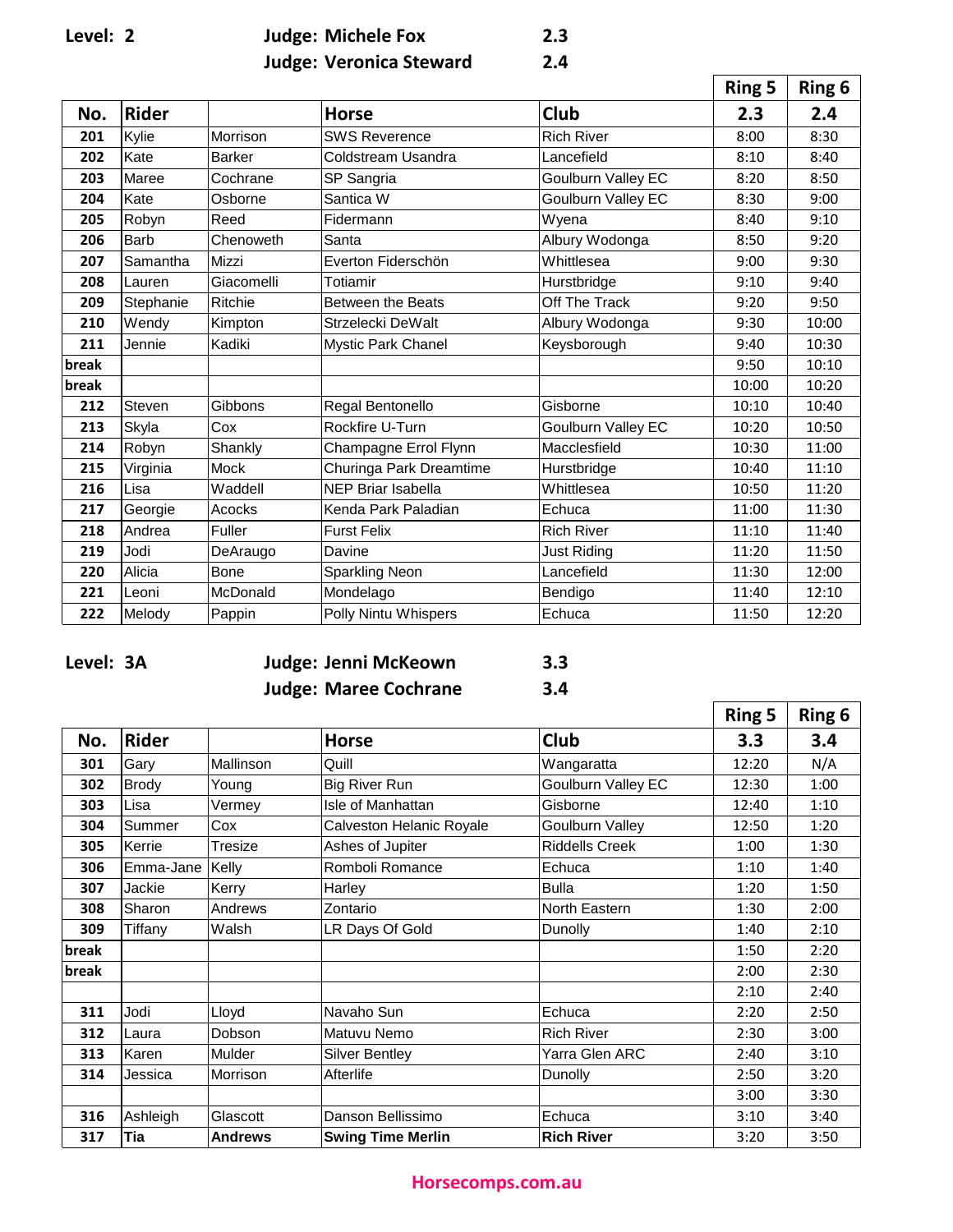**Level: 3B Judge: Liz Ellerton 3.3**

**Judge: Johanna Sabaliauskas 3.4**

|       |              |                 |                              |                           | <b>Ring 3</b> | Ring 4 |
|-------|--------------|-----------------|------------------------------|---------------------------|---------------|--------|
| No.   | <b>Rider</b> |                 | <b>Horse</b>                 | <b>Club</b>               | 3.3           | 3.4    |
| 321   | Tracey       | Hamilton        | Asian Tales                  | Goulburn Valley SJC       | 12:30         | 1:00   |
| 322   | Lisa         | Glascott        | Desert gold                  | Echuca                    | 12:40         | 1:10   |
| 323   | Michelle     | <b>Barkley</b>  | Paihia Mr Darcy              | Yarra Valley and Lilydale | 12:50         | 1:20   |
| 324   | Simon        | Harper          | To Be Quite Sure             | Pyalong                   | 1:00          | 1:30   |
| 325   | Libby        | McDonald        | Goldmine Scarlett Affair     | Leongatha                 | 1:10          | 1:40   |
| 326   | Tia          | <b>Andrews</b>  | <b>Smiths Squiggle</b>       | <b>Rich River</b>         | 1:20          | 1:50   |
| 327   | Marita       | Mullarvey       | Kookaburra Park Statesman    | Blackhill                 | 1:30          | 2:00   |
| 328   | Kimberley    | <b>McCallum</b> | Viewhill Milestone           | <b>Goulburn Valley EC</b> | 1:40          | 2:10   |
| 329   | Joanne       | Lilley          | <b>SLH D Mighty Mouse</b>    | <b>Rich River</b>         | 1:50          | 2:20   |
| break |              |                 |                              |                           | 2:00          | 2:30   |
| break |              |                 |                              |                           | 2:10          | 2:40   |
|       |              |                 |                              |                           | 2:20          |        |
| 330   | Lauren       | Quick           | <b>Blue Poppi</b>            | <b>BDFEG</b>              | N/A           | 2:50   |
|       |              |                 |                              |                           | 2:30          | 3:00   |
|       |              |                 |                              |                           | 2:40          | 3:10   |
|       |              |                 |                              |                           | 2:50          | 3:20   |
| 334   | Olivia       | <b>Burke</b>    | Craftshow                    | Echuca                    | 3:00          | 3:30   |
| 335   | Maddy        | Tracy           | <b>Birchwood Enchantress</b> | <b>Goulburn Valley EC</b> | 3:10          | 3:40   |
| 336   | Jennie       | Elligate        | Cinder                       | Echuca                    | 3:20          | 3:50   |
| 337   | Liz          | Irwin           | Stand to Gain                | Aurum                     | 3:30          | 4:00   |

**Level: 4A Judge: Kim Howard 4.3 Judge: Tanya Rich 4.4**

 $\blacksquare$ 

|     |              |                              |                                |                           | <b>Ring 3</b> | Ring 4 |
|-----|--------------|------------------------------|--------------------------------|---------------------------|---------------|--------|
| No. | <b>Rider</b> |                              | <b>Horse</b>                   | <b>Club</b>               | 4.3           | 4.4    |
| 401 | Marissa      | humbert                      | Coldstream upon a star         | Echuca                    | 8:00          | 8:30   |
| 402 | Susan        | Olson                        | <b>Brave Spur</b>              | Yarrawonga Mulwala        | 8:08          | 8:38   |
| 403 | Ruby         | Robinson                     | Nordic Dancer                  | Whittlesea                | 8:16          | 8:46   |
| 404 | andrea       | Barton                       | <b>Hillswood Celtic Prince</b> | Hurstbridge               | 8:24          | 8:54   |
| 405 | Robyn        | Sweetnam                     | Velona Ollie                   | <b>Boneo</b>              | 8:32          | 9:02   |
| 406 | Wendy        | McHugh                       | Ebony                          | <b>NVSJC</b>              | 8:40          | 9:10   |
| 407 | Naomi        | Slade                        | Hugh Jackman                   | Whittlesea                | 8:48          | 9:18   |
| 408 | Prue         | Lindsay-Field                | Ripple Brook Diego             | <b>Rich River</b>         | 8:56          | 9:26   |
| 409 | David        | Veal                         | The Carrock Jazz               | Burong                    | 9:04          | 9:34   |
| 410 | Kerry        | Gill                         | Ruby Red                       | <b>Black Hill</b>         | 9:12          | 9:42   |
| 411 | Libby        | Price                        | <b>Furst Impressions</b>       | Benalla                   | 9:20          | 9:50   |
| 412 | Jane         | Ashton                       | Hillswood Harold               | Hurstbridge               | 9:28          | 9:58   |
| 413 | Corinne      | Normington                   | Ambleside Lochindaal           | <b>HDARC</b>              | 9:36          | 10:06  |
| 414 | Lauren       | sellwood                     | Zorro                          | Lancefield                | 9:44          | 10:14  |
| 415 | Kate         | Scott                        | Delatite Dun Impressions       | Echuca                    | 9:52          | 10:22  |
| 416 | Erica        | Preusker                     | Warrawee Hi Societee           | Lancefield                | 10:00         | 10:30  |
| 417 | <b>Roz</b>   | Willis                       | <b>Tayalee Billy Elliot</b>    | <b>Goulburn Valley EC</b> | 10:08         | 10:38  |
| 418 | Tali         | Nesselroth-Silva AG Kyrielle |                                | <b>King Valley</b>        | 10:16         | 10:46  |
| 419 | Fiona        | Zampatti                     | Monolito Montoya               | Connewarre                | 10:24         | 10:54  |
| 420 | Liz          | Ellerton                     | Notrelle Farm Arabella         | Macedon Ranges DC         | 10:32         | 11:02  |